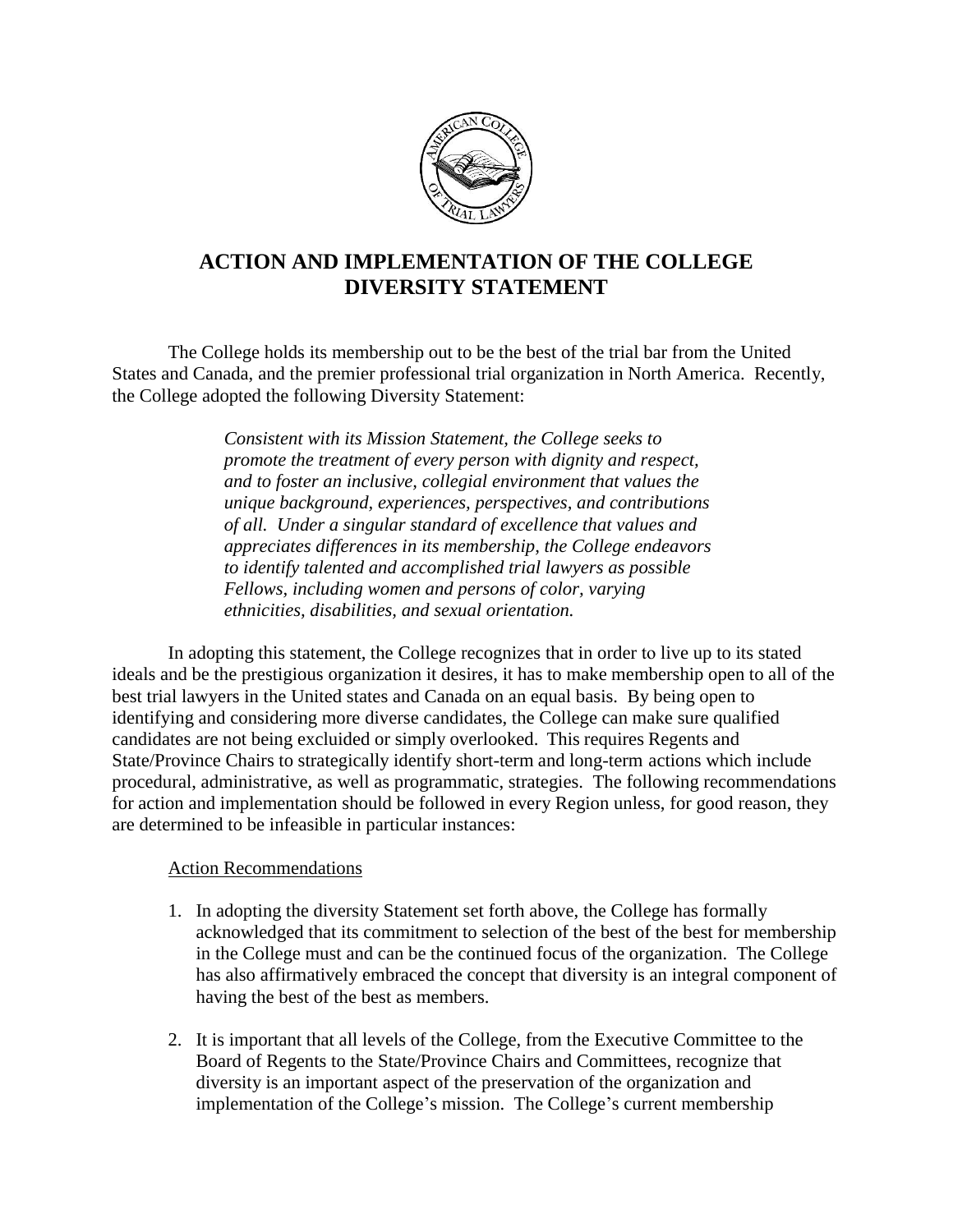demonstrates that the number of diverse Fellows does not reflect he diverse nature of the trial bar at large.

- 3. Each State and Province Committee should broaden its search for minority candidates to consider for Fellowship. The natural tendency is to seek recommendations from those already known to Fellows. State/Province Committees should "fish in deeper ponds." This can be achieved by looking in non-traditional areas which will enlarge the pool of potential candidates. Such areas include, but are not limited to, the following:
	- a. Local and State/Province minority bar associations. Each State/Province Committee should inquire of these organizations for the names of outstanding trial lawyers within their memberships.
	- b. National minority bar associations (such as the National Bar Asosciation, the Hispanic Bar Association and South Asian Bar Association). Many of these national associations have local or state/province chapters or affiliations.
	- c. State/Province Bar Associations with trial lawyer sections. These typically include some of the best trial lawyers in the State/Province.
	- d. Consider candidates in areas of trial practice where younger lawyers get a significant number of trials early in their careers. These may include, for example, federal, state, and local prosecutors (DAs/Crown Attorneys), public defenders, local city attorney offices, lawyers with prior service in JAG Corps, etc.
	- e. Seek information from members of the federal and State/Province judiciary regarding lawyers who appears in their courtrooms would be considered by them to be the best trial lawyers.
	- f. Consider membership from non-traditional practices, including practices where there is a concentration of minority lawyers such as family law, civil rights law, criminal law and personal injury law, among others.
	- g. Review membership of other groups, such as the International Academy of Trial Lawyers, International Society of Barristers, and ABOTA, to see if they have minority members that should be considered for the College.

While some of these individuals may be unknown to the members of the State/Province Committee, committee chairs should designate committee members to perform due diligence, possibly including observation of these individuals in trial or in court settings.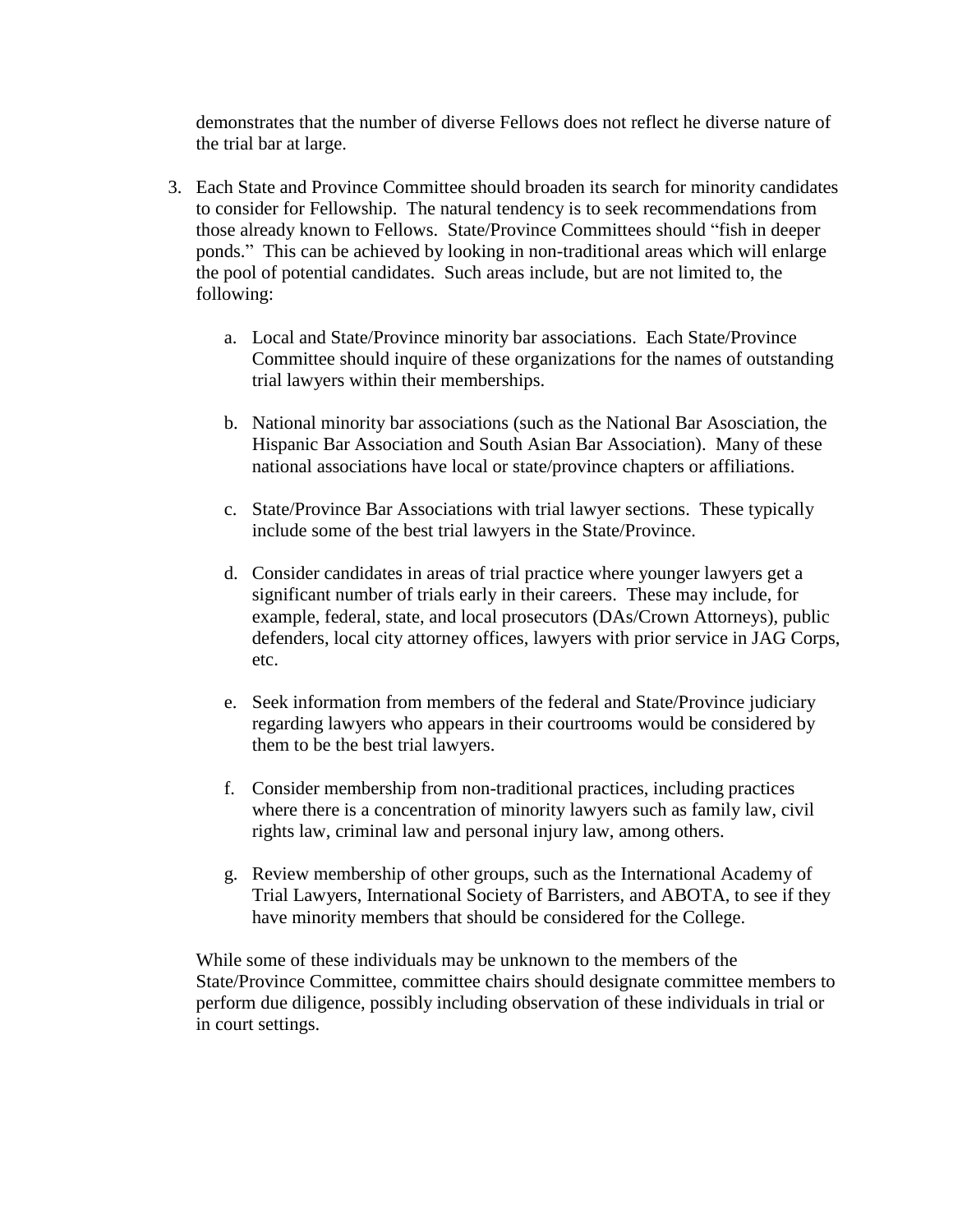- 4. Identify talented lawyers currently serving in important "second-chair" trial positions, and include them on "watch lists" so that they can be considered for Fellowship as they move into bona fide "first chair" or "co-lead counsel" trial positions.
- 5. Modify and augment training (for example at yearly workshops) for Regents and State/Province Committee Chairs on the importance of diversity within the College.
- 6. Ensure that messaging is clear so that there is no misperception that the College is recommending or focusing on quotas; rather, it is articulating a belief that there are different avenues from which candidates for membership can be sought while maintaining the College's high standards and still achieving the objective of diversifying the organization.

## Implementation Recommendations

- 1. Designate the Diversity Subcommittee of the Admission to Fellowship Committee ("Diversity Subcommittee") to work with Regents and State/Province Committees on their efforts to advance this initiative. While the College has an overall policy, it is understood that every jurisdiction is different and that there are recognizable differences in local demographics which could impact results.
- 2. Require each State/Province Committee to designate a State/Province Diversity Liaison to be primarily responsible in assisting the State/Province Chair in encouraging the outreach initiatives directed towards increasing diversity within the College and to participate in twice yearly calls with members of the Diversity Subcommittee to discuss new and innovative methods of identifying diverse candidates for membership. Since State/Province Committee Vice Chairs often move to the Chair position, they may be likely candidates for the Diversity Liaison responsibility.
- 3. As part of the formal Fall and Spring national meetings of the Board of Regents, each Regent should be required to includes, as part of his or her formal report to the Board, a statement describing what the State/Province Committees within the Region have done to implement the recommendations in this statement. These reports should also be provided to the Diversity Subcommittee. The Diversity Subcommittee should also submit semi-annual reports to the Board on its efforts and their results.
- 4. Ask that each State/Province Committee identify within its jurisdiction yearly the best 2 to 5 lawyers under 45, the best 2 to 5 minority lawyers, and the best 2 to 5 women lawyers. These lawyers should be maintained on active "watch lists". Regents may establish the precise number to target in each category (which may be a number less than 2 if the Regent determined that a larger number is not feasible in a particular geographic area.)
- 5. Provide implicit bias training to all members of the Board of Regents and State/Province Committee Chairs on at least a biennial basis.